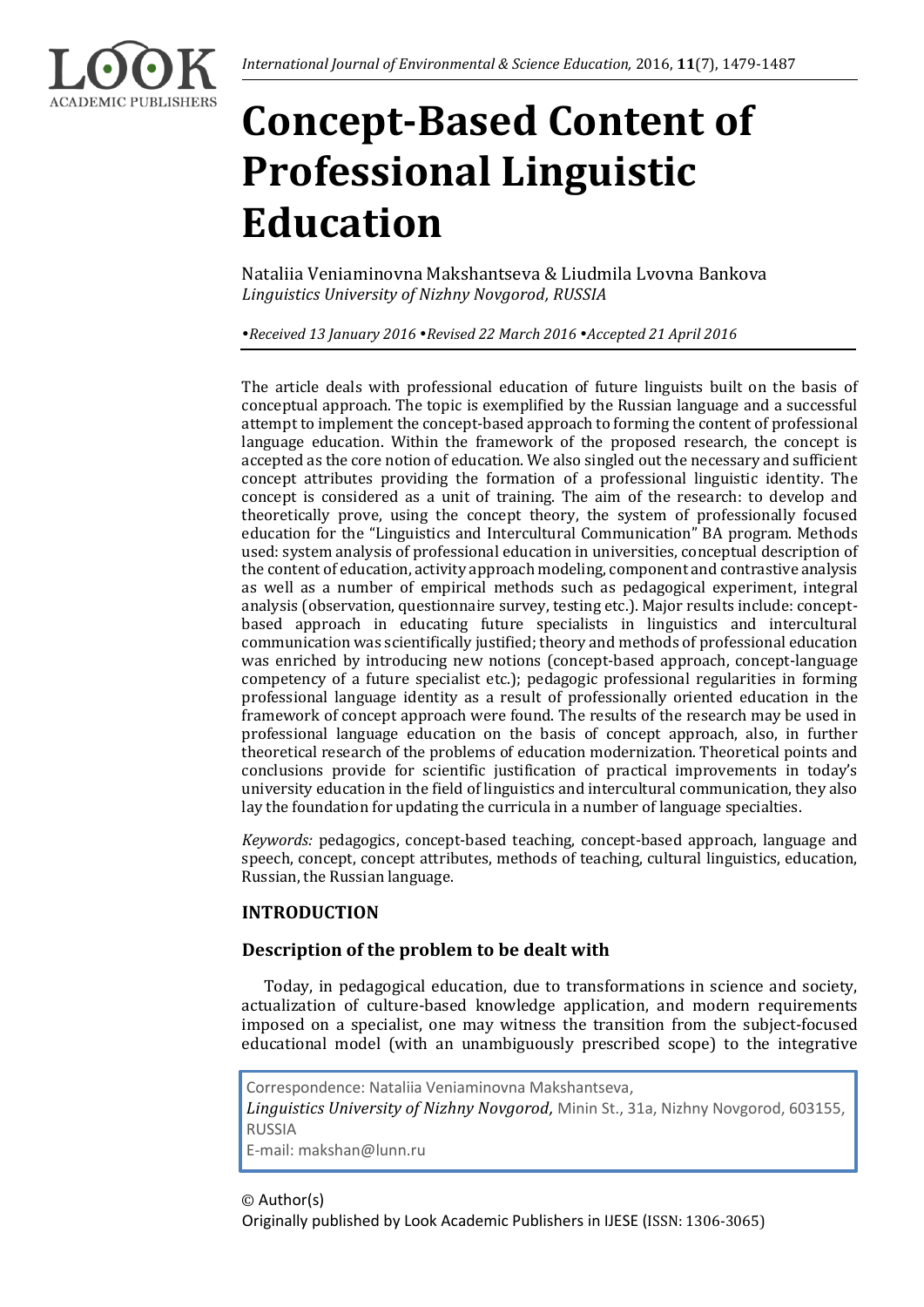model of substantive work of students, their social, cultural and personal capacities (Asmolov, 2008), (Berulava and Berulava, 2009), (Yakimanskaya *et al.*, 2008).

Professional education of future linguists must reflect the changes in educational demand, as well as paradigm requirements of today's linguistic education. The achievements in cognitive linguistics and concept theory allow us to otherwise raise questions and find answers in the area of professional linguistic identity development. This fact determines the search for effective approaches (linguisticand-cultural, social-and-cultural, cultural-and-philosophic etc.) and education techniques.

Giving proper respect to works on professional education, it is noteworthy that problems of concept-based approach to university education were never duly theoretically considered and practically implemented. Theoretical and empirical analysis of the problem of professionally focused education of future linguists in a university made it possible to find the following contradictions:

- the aggregate of scientific knowledge about concepts as bearers of culturally meaningful essence of the language and their role in forming a professional language identity disagreed with the absence of a comprehensive concept-based approach to professional university education regarding training of linguists;

the dynamic communicative model of a linguist's professional activity, as a special kind of intellectual, verbal and cogitative work, contradicts the prevailing subject-focused approach aimed at an unambiguously prescribed scope and curricula;

- the need to update professional education in line with the concept-based approach and create a professionally focused model of teaching went against the insufficient development of pedagogic and organizational conditions allowing to implement such a model;

the need to use professionally focused teaching techniques (in respect of linguists training) contradicted the insufficient development of such techniques.

The call to solve these contradictions predetermined the problems and aims of the research: finding the governing factors and theoretical basics of concept focused education for future linguists; identifying the methods to implement concept-based approach to dealing with the subject of a linguist's professional activity; setting up technologies to shape a professional language identity of a future linguist; determine the most effective teaching conditions providing formation and development of a professional language identity.

The use of concept-based approach as the fundamental principle determines the researcher's methodology. The main peculiarity of the approach is the fact that it is based on the major tendencies in higher education, such as:

 the expansion of the scope of the language, not only as a means of communication but as a phenomenon of intellectual culture;

 the integration of the educational process, both the subject matter and the pedagogical content;

 the integration of humanities knowledge in a specific communicative situation determined by the text as the source of a linguist's professional activity;

 the acknowledgement of "individual-in-language" as the fundamental principle as well as psychological and pedagogical mechanisms providing various kinds of cognitive and communicative activities of a future specialist.

## **Hypothesis**

Today a linguist's professional activity is global and multifold: culture-creating, linguo-ecological, interlingual and cross-cultural. The ability to function in the intercultural space is especially valuable. Linguists act as intermediaries of intercultural communication in the sphere of concepts of different cultures.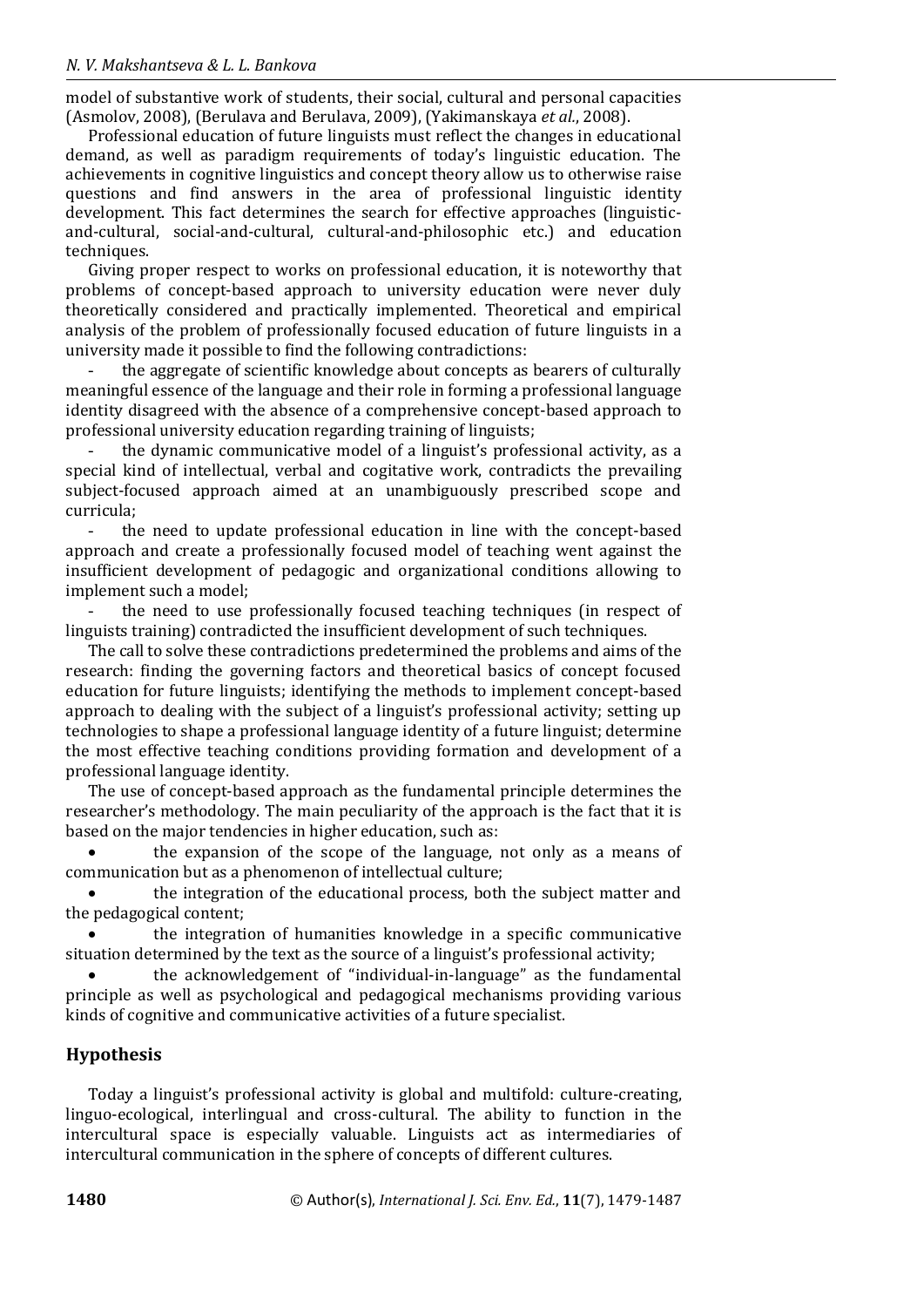Professional education of future linguists at a university is possible within the framework of concept-based approach if:

 the concept-based approach has been developed and proved as a methodological baseline, theoretical foundation and a way to implement the educational model;

 concept-based description of language units has been accepted as the systemforming element;

 a number of teaching techniques providing interlocutory focus of professional language cogitation has been developed.

The objects of linguists professional occupation are language, text and culture, as reflected in texts which are regarded as collections of ideas common for the ethnicity. Texts also act as intellectual culture, as human experience condensed in spiritual and moral values which reflect solutions to life challenges, e.g.: attitude towards people ("kindness", "mercy"), pursuance of harmony ("beauty"), creativity ("labor", "cognition", "communication").

#### **METHODS**

The methods used in the course of the research: system analysis of professional education in universities, conceptual description of the content of education, activity approach modeling, component and contrastive analysis as well as a number of empirical methods such as pedagogical experiment, integral analysis (observation, questionnaire survey, testing etc.). The major methods that influenced the entire research strategy and the outcomes were the system analysis and conceptual description of the content of education.

The method of system analysis of professional education in universities was conducted on the example of "Linguistics and Intercultural Communication" and "Russian Philology" undergraduate programs at Linguistics University of Nizhny Novgorod. Analysis procedures included scrutinization of curricula and content of study courses. This allowed to find the contradictions between the requirements to the professional language identity and the teaching techniques that failed to provide efficiency of the process. The next step allowed to determine the necessary conceptual design of the educational process. Conceptual description of content of education was selected as the top-priority method/technique of teaching because knowing an element of a language system presupposes its correct use aimed at transferring the meaning (which is culturally determined). The method of conceptual description of the language provides a good opportunity to master the necessary knowledge of speech activity theory, discourse theory, psycholinguistics, stylistics, intercultural communication.

#### **THEORETICAL BASIS AND PRACTICAL APPLICATION**

#### **Concept theory and university pedagogics**

The concept-based approach is founded on the understanding of a language as an activity – the idea dates back to W. von Humboldt (Humboldt, 1984). Thus the inherent study of the language is replaced by its learning in close connection with human, his/her conscience, spirituality and morale.

Hence, the goal-setting for professional education is related to the transforming cognitive-and-functional kind of activity which acquires the status of a pedagogical term. This approach meets the methodology of professional pedagogy which interprets professional education as an uninterrupted professional development of a future specialist. The key value lies with the formation of a professionally competent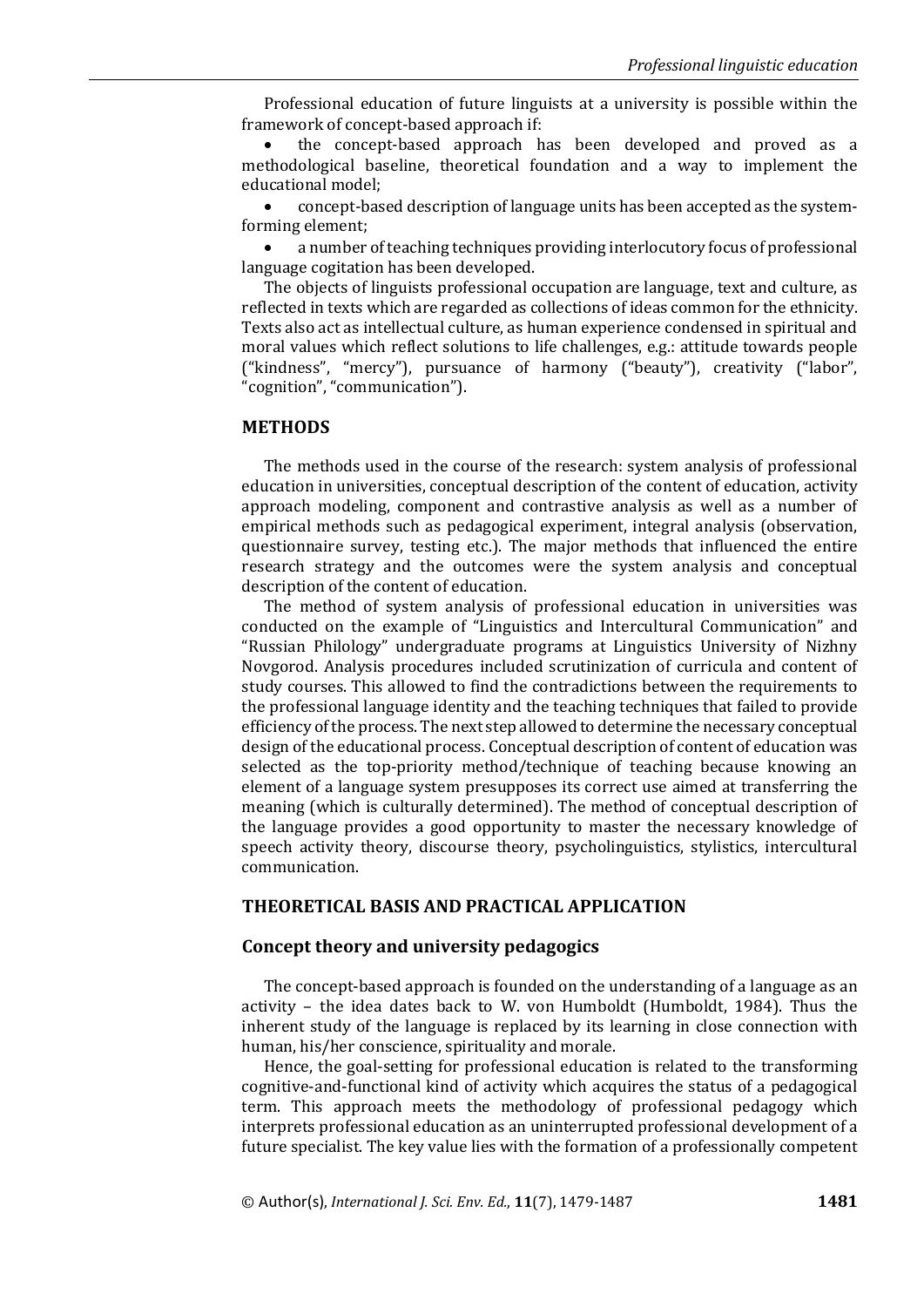individual who is capable of self-development, self-education. He/she understands the essence of his/her own activity and realizes its transforming significance and moral basis (E.F. Zeer, E.A. Klimov, E.M. Korotkov, L.M. Mitina, G.V. Mukhametzyanova *et al*.).

In this regard the following statement seems methodically important: the conceptbased approach features the understanding of the interdependence between language and speech as an interlocutory unity, it allows to join various language means around nuclear units, also to build wide semantic fields by uniting language units in accordance with the concept sphere of the national consciousness.

By studying speech we learn the language. By studying the language we learn speech.

Concepts are an active form of presenting the "language in action". The concept is the core notion of the concept-based approach as the theoretical foundation of education.

In Russian papers, there is a variety of opinions in defining the notions explaining the deep layer of noosphere called the concept: "notion", "genetic complex", "logoepisteme", "linguocultureme", "sapienteme" etc. The term "concept" has no unambiguous and commonly accepted definition. Concept is rendered as a representation (Askoldov, 1997); "an algebraic expression of meaning" (Likhachev, 1997); "a keyword of culture" (Vezhbitskaya, 1996); "the accumulation of culture in the mind of a human", "a bundle of ideas, notions, associations, experience, knowledge that altogether go along with a word" (Stepanov, 2001), "a grain of primary meaning" (Kolesov, 1999, 2006), "a unit of consciousness / collective consciousness referencing high spiritual/intellectual values… marked by ethno-cultural specificity" (Vorkachev, 2001). A dynamic entrance of the concept theory into education is worth noting (A.D. Deikina, L.G. Khodykova, T.K. Donskaya, L.I. Novikova, L.T. Sayakhova *et al.*). This is due to the fact that researchers pay attention to the formation of an individual's valuecentered linguistic worldview, especially during his/her fledgling years and while topping the peaks ("akme") in his/her profession.

Based on the achievements in theory of concepts represented by works of E.S. Kubryakova, N.D. Arutyunova, V.Z. Dem'yankova, Z.D. Popova, I.A. Sternin, V.I. Karasik, Yu.S. Stepanov, Yu.E. Prokhorov we have singled out the following necessary and sufficient features of a concept as a unit of education providing the understanding of its structure and its representations in language:

1. A sense-bearing integrative unit which manifests in language and speech and possesses national and cultural specificity.

2. A global intellectual unit; an antinomy of absoluteness and relativity based on the relations of one concept with other concepts.

3. An increment of structured knowledge; a three-component unit combining the impressional, meaningful and defining elements. The **defining** component is the features and the definition structure. The **impressional** component is the metaphoric, precedent and symbolic layers of the concept. The **meaningful** component is the position of the concept in the lexical system of the language. In other words, it is the paradigmatic and syntagmatic links of the concept.

4. The semantic density is the representation of the ideas in the plane of expression by a number of language synonyms, theme lines and word fields, proverbs and sayings, symbols of folklore and literary storylines, precedent texts etc.

5. The ethnic specificity is an array of semantic representation patterns disclosing the cultural and national specificity of language units.

The features of a concept as a unit of education are interconnected and interdependent. Each feature depends on all the other features and, at the same time, is a part of the whole (following the principle of mutual penetration and interdependence).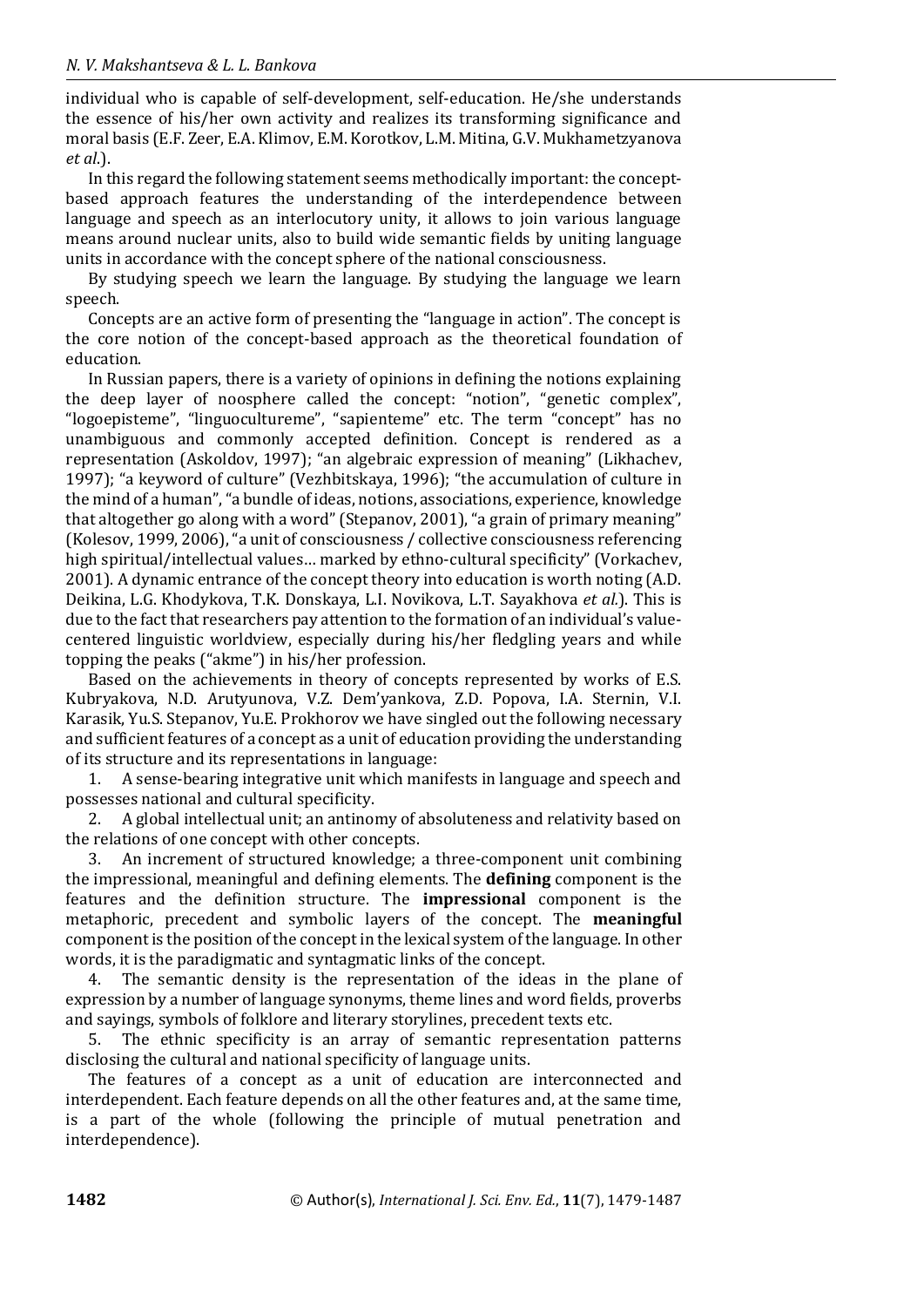The set of features mentioned above provides the formation of professionally focused thinking. Concept is the core notion of professional thinking.

#### **Practical application of the theory (an example of concept analysis)**

Let us refer to the analysis of the Russian concept "**venets**" [ve'nets] (crown, wreath) as an example. The Russian word "**venets**" [ve'nets] is of Common Slavic origin, formed from the verb "viti" ( ['viti] modern "vit'" [vit'] - to weave) with the help of a diminutive-hypocoristic suffix "ts" [t's'] modern "-ets" [jets] (Abridged Etymological Dictionary of the Russian Language, 1971).

The concept as a "grain of primary meaning", the primary semantic motivation: "venets-venok" [Ve'nets – ve'nok] (Ozhegov, 2008).

The integrative implication:

 a headwear, originally made of woven branches and leaves, afterwards, made of metal and decorated with precious stones (as a tiara) (Brokgauz and Efron, 2002);

- halo around the sun, the moon and other celestial bodies (Efremova, 2000);
- in icons, an aureole around the head (Dal, 2010);
- in a timber blocking, a timber set (Dal, 2010);
- a lady's hairstyle with braids put around the head (Efremova, 2000);
- a vintage lady's headwear, a headband (Dal, 2010);
- a hilltop, the crest of a structure (Dal, 2010);

 the crown put on the bridegroom and the bride during matrimony (Ozhegov and Shvedova, 1995);

 a precious headwear in the form of a wreath of a crown during enthronement (Lopatin and Lopatina, 1997);

 a wreath made of oak or olive awarded for civil achievements and the one made of laurel bestowed to a triumphator chieftain (Brokgauz and Efron, 2002).

The figurative meanings: the royal power, throne, matrimony, Mystery of Marriage, the superior limit, the top of something, a successful accomplishment. Different spheres are combined: socio-political, socio-ethic, religious, vernacular. The efficiency of concept learning is provided by meaning and structure analysis (the defining, the impressional and the meaningful components). E.g.: the use of the word "**venets**" [ve'nets] (wreath, crown) points to its ability to enter into paradigmatic and syntagmatic relations.

The syntagmatic and paradigmatic relations of the word representing a concept make it possible to determine the collocation of the concept with other words, e.g.: a crown of thorns, a maiden crown, a wedding crown, a radiant crown, an imperial crown, a precious crown, a lunar halo/crown, a crown of pearls, a crown of diamonds; to see the halo, the halo opalesces, to show the crown. The associations that arise are: head, gold, picture, brow, joy, church, grass, emerald, temple, reward etc. The synonyms are: wreath, crown, peak/top, climax, top, nimbus, high, wedding, marriage ceremony.

As a member of precedent sayings "**venets**" [ve'nets] (crown, wrath) is used in the following contexts:

Man is the apex of creation; the crown of one's labor is above all rewards; the end crowns the whole work; the end crowns the work; crown of thorns, crown of glory.

E.g.:

"And then his wreath, a crown of sloe,

Woven with bays, they put on Poet's head" (Lermontov, 1954).

"Your name with me I sped to battle

To seek my grave or crown of glory" (Batyushkov, 1934), (Note 1).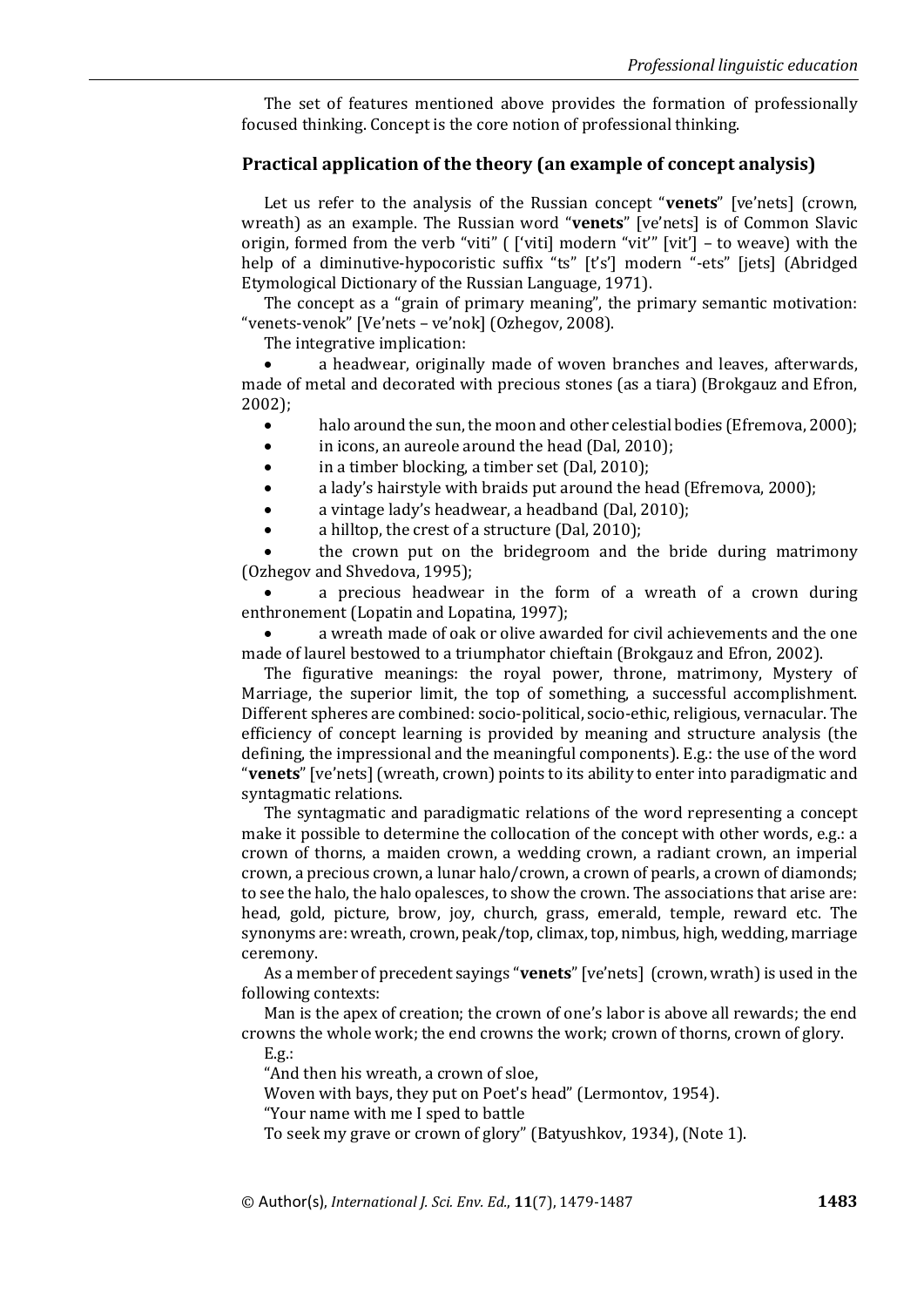Word combinations – only they produce associations in a text – expose the necessary shades of meaning, just like color combinations overcome the unambiguity of one color in a painting conventional word meanings (usually shown in dictionaries) are overcome in a text (Likhachev, 2015), (Note 1). It is in a combination that a word acquires a lot – the numerous shades of meaning.

For example, in A.S. Pushkin's poem "Monument" the phrase "no crown shall be required" literally means "no reward shall be required" and is translated into English as "nor seeking fame":

"Indifferent alike to praise or blame

Give heed, O Muse, but to the voice Divine

Fearing not injury, nor seeking fame,

Nor casting pearls to swine." (Pushkin, 1959).

The cultural and national specificity puts extra-linguistic factors in the foreground. These factors manifest in a text, combinations of factors manifest differently in different texts.

An important fact for professional and pedagogic description of a concept is that concepts serve to process personal experience by adjusting information to certain categories elaborated by society. A concept is a professionally significant unit reflecting the necessary subject matter, the knowledge that the specialist needs.

#### **RESULTS**

The concept-based approach is realized as a way to organize "man in language" with regard to the situationality and individual perception (subjectness). The subjectness is a student's participation in perception-mnemonic and interpretation activities. The situationality is the content and the structure of basic cultural concepts.

After theoretic research and a series of experiments aimed at implementing the concept-based approach in education we have developed a number of methods of teaching. These methods reflect the specificity of concept-based training.

The totality of teaching methods – the exemplary method, the task-focused method, the workshop method – is focused on a dialog and contains interlocutary procedures triggering the search for intrinsic meaning.

The **exemplary method** is aimed at learning the language units that represent concepts, adopting the idea of "deducing" the meaning of an utterance, interpreting, shaping a professional way of thinking as a component of the operational facet of professionalism.

The content of the method comprises examples of actions and operations aimed at analyzing the concept-based description of language units.

The following things were determined as means of learning: dictionary definitions, concept representation programs, comprehensive reflection aimed at finding and estimating texts.

Performance indicators and criteria:

 theoretical knowledge of cognitive linguistics, pedagogics, culture and ethnic psychology;

 didactic functions, cultural, national and personal values, generalized features of a specialist's labor;

 considering the procedural aspect – mastering the mechanisms allowing to determine concepts, the ability to rank language units "at the input" and "at the output" of the text; the ability to justify concept parametrization and select integral concept features;

 finding structure and sense elements that organize conceptual description, understanding of the subject and procedure of deriving and interpreting the meaning, interpretation skills and models.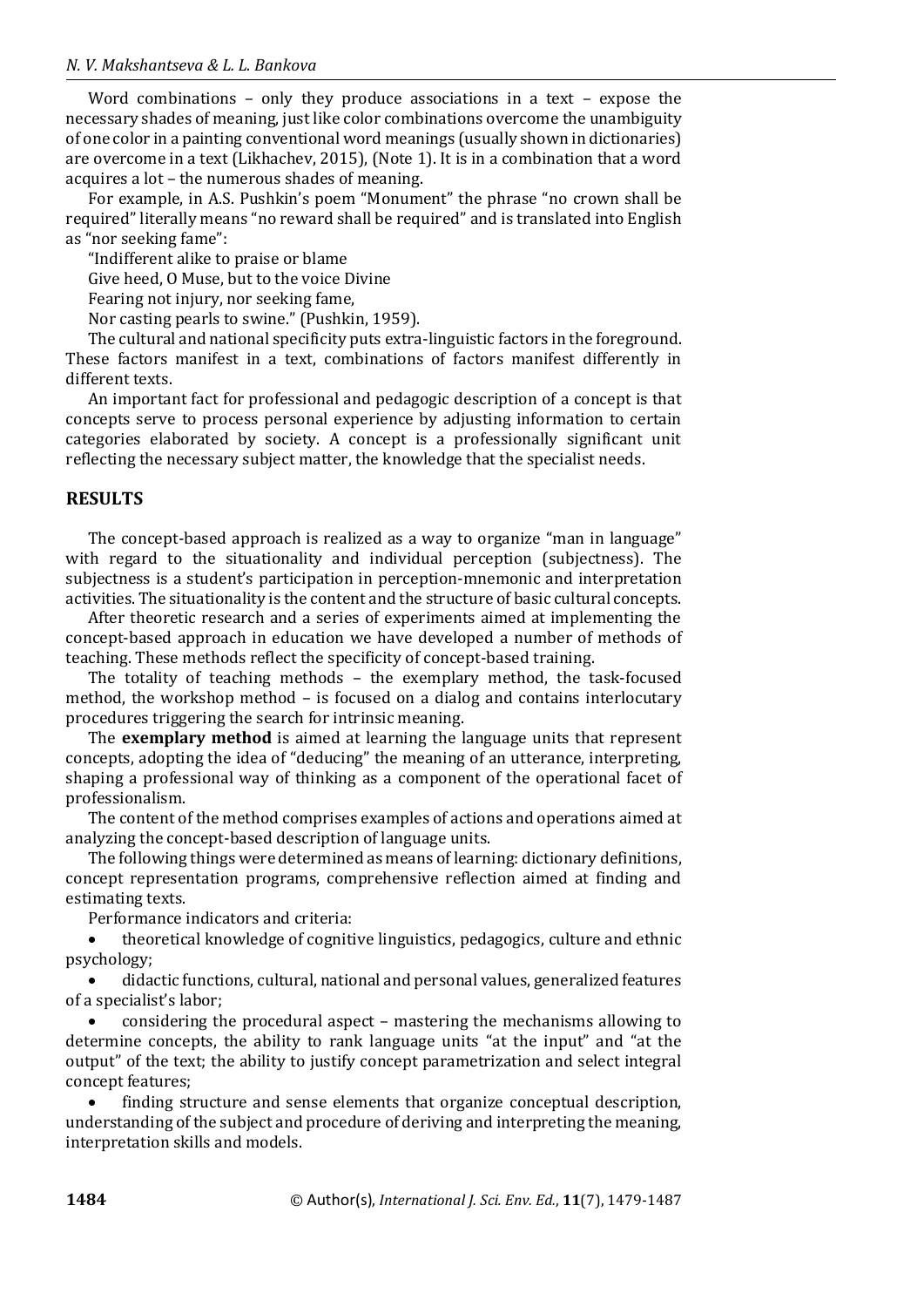The aim of the **task-focused method** (conversing with others) is the reflexive intrusion to establish and support contact with subjects of education, to find ways to shape students' professional mentality and professional style of thinking.

The content of the method includes philological, psychological and pedagogical hermeneutics in the context of concept description, also realizing mutual understanding mechanisms, verbal and non-verbal means of communication, the hermeneutic manner of clarifying the meaning, knowing the work features.

The means to implement the task-focused method are the didactic units that allow actualization of the aforesaid content.

Performance indicators and criteria: theoretical, hermeneutical, psychological, pedagogical and philological knowledge providing the professional use of the interlocutory (task-focused) method.

The method presupposes the arrangement of a conversation in professionally oriented learning. It focuses on learning the theoretical knowledge necessary to describe the concept, the worldview content of basic concepts.

The **workshop method** presupposes generating texts as a means of selffulfillment, shaping research skills in the field of conceptual description of language units, transforming learning into research, building an individual path of personal education, forming professional competency of the future specialist.

The content of the method consists of individual and joint projects aimed at developing the major functions of future professional activity: management of information, text analysis, understanding the unity of cognitive and communicative situation. Development of intellectual and creative abilities, communicative skills, affirmative analytical thinking.

The means of the method include: designing plans and research projects, professional mastery of scholarly apparatus, modeling of texts, conversations, comparative analysis of concepts ("us" VS "them"); working out peculiar versions of concept representations and analysis, building of frames.

Performance indicators and criteria:

 theoretical knowledge about culture, philosophy, linguistics, literature, history, ethnology, pedagogics, psychology, intercultural communication;

development of scientific, cognitive, linguo-creative abilities;

 considering the procedural aspect – production of texts of different types and genres, research projects, educational products (glossary of concepts, text etc.), presentations at contests and conferences, arrangement of "round tables"; academic products, individual programs, activity-centered techniques.

#### **DISCUSSION**

The test of pedagogic efficiency proved the well-formedness of the scope of the concept-based professional language education. The efficiency of professional formation of specialists has been checked by different parameters. The most important ones are as follows: derivation of conceptual meaning, finding nationally and culturally relevant components, building relevant models that testify to the correct understanding, correct interpretation of language units representing a concept as well as creative solution of linguo-pedagogic problems.

The conceptual approach which represents a complex basis of cognitive, hermeneutic and cultural elements was used in teaching not only Russian but also foreign students. The conducted experiment witnessed a greater progress of professional development of Russian students, as compared with foreigners, due to the fact that their mastery of the Russian language and culture was much higher. Better knowledge of their native language and culture made their tasks easier to fulfill. Efficiency evaluation parameters were identical. The biggest problem that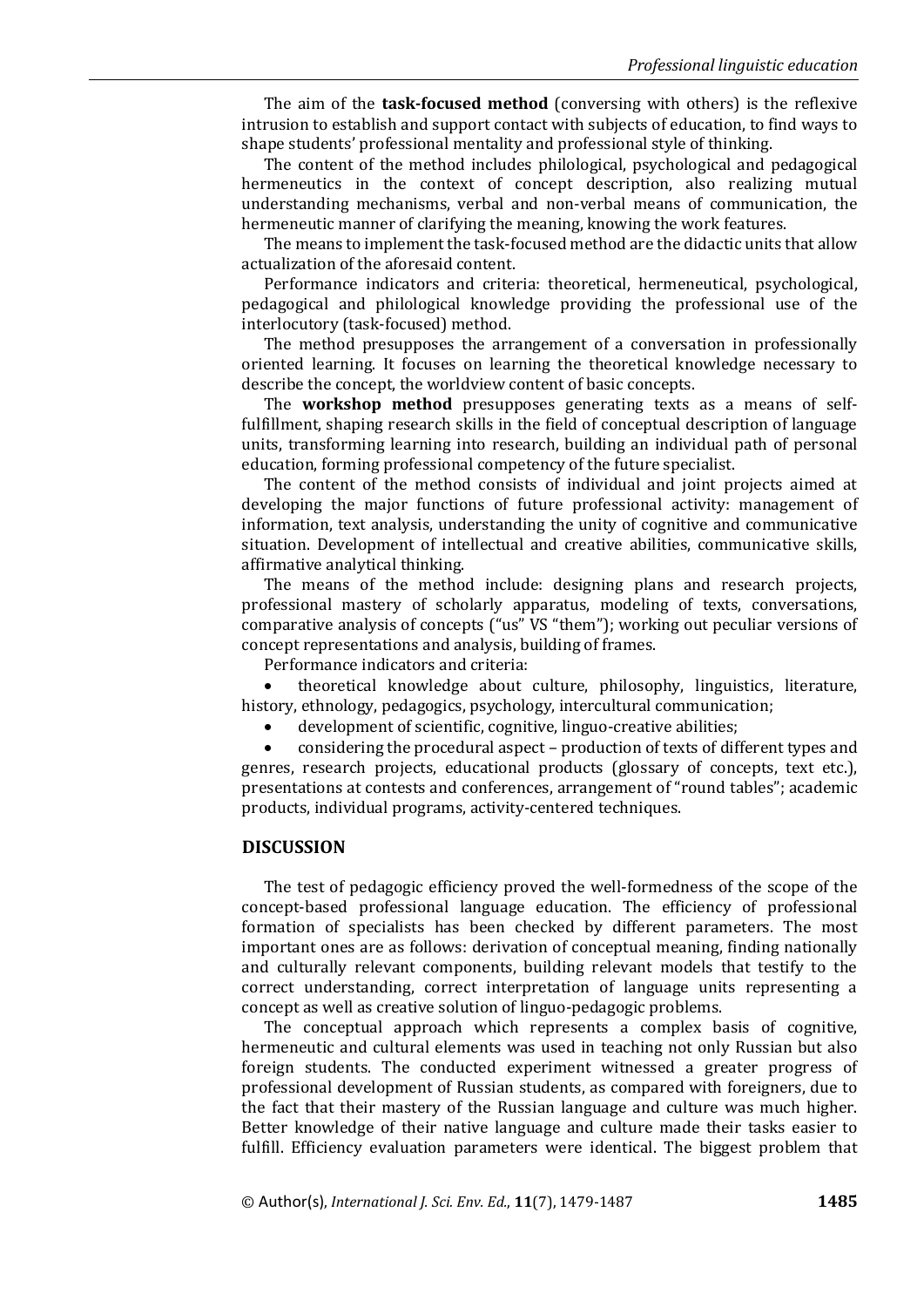foreign students faced was to understand the content of a Russian concept, particularly to define its structure and nationally and culturally relevant elements, especially with peculiar Russian words like "volya" ['volja] (will) "avos' " [a'vos'] (perhaps, maybe, blind trust), "miloserdiye" ['milo'serdije] (mercy) etc. This is why it is necessary to develop new ways and methods to introduce Russian cultural concepts in order to secure their proper interpretation as well as further refining of the three methods offered above.

#### **CONCLUSION**

The framework of professional education of future linguists relies on the conceptbased approach which takes into account the leading tendencies in higher education: the widening of language field both as a means of communication and as a cultural phenomenon; the integration of education both in subject matter and pedagogic content; integration of humanities knowledge in a specific linguistic situation.

The concept-based approach rests on interdisciplinary integration of knowledge about the language, speech, oral activity. It actualizes the notion of concept as a mental unit of communication reflecting subject matter of knowledge which is necessary for linguists.

The system of dialog methods, as implemented in the three methods mentioned above (the exemplary method, the task-focused method, the workshop method), encourages the search for true meaning as well as verbal-and-cogitative activity carried out by students both individually and collaboratively. It shapes professional communication skills, provides for the development of one's own viewpoint in various communicative situations.

A promising development of the research may be the creation of professionallyoriented education model where the concept-based description of language units is acknowledged as the content of such education.

## **REFERENCES**

- *Abridged Etymological Dictionary of the Russian Language*. (1971). Prosvescheniye Press, p.: 74.
- Askoldov, S.A. (1997). Concept and Word. In Russian Verbal Folklore. *From Verbal Folklore Theory to Text Structure. Anthology*. Academia Publishing House, pp.: 267-280.
- Asmolov, A.G. (2008). Strategy of Social and Cultural Development of Education: On the Way to Overcoming the Identity Crisis and Forming Civil Society. *Educational Studies*, 1, 65- 86.
- Batyushkov, K.H. (1934). Elegy ("Happiness is slow to come…"). *Writings*. Retrieved from http://feb-web.ru/feb/batyush/texts/b34/b34-206-.htm.
- Berulava, M.N. and G.A. Berulava. (2009). Methodological Framework for Personal Development of Students in Higher Education Institutions. *Herald of the University of the Russian Academy of Education*, 4.

Brokgauz, F. and I. Efron. (2002). *Encyclopedic Dictionary*. Eksmo-Press Publishers, p.: 101.

Dal, V.I. (2010). *Explanatory Dictionary of the Russian Language*. Eksmo Press, p.: 128.

- Efremova, T.F. (2000). *The New Dictionary of the Russian Language. The Explanatory-Derivational Dictionary*. The Russian Language Press. Retrieved January 13, 2016 from http://www.efremova.info/word/venets.html#.Vn53MPkS\_cs.
- Humboldt, W. (1984). *Linguistics Selecta*. Translation from the German language under the editorship of prof. Ramishvili G.V. with Foreword. "Progress" Publishing Group, P.:70. Kolesov, V.V. (1999). *Life Originates from Word…*.

Kolesov, V.V. (2006). Abstracts on Mentality. *Proceedings of Kazan State University. Humanities*. Vol. 148. Title 2.

Lermontov, M.Yu. (1954). Death of the Poet ("A poet died – the prisoner of honor…"). *Writings in 6 Volumes. Vol. 2. Poems, 1832 – 1841*. Retrieved January 13, 2016 from http://febweb.ru/feb/lermont/texts/lerm06/vol02/le2-084-.htm (Yevgeny Bonver, (1998),